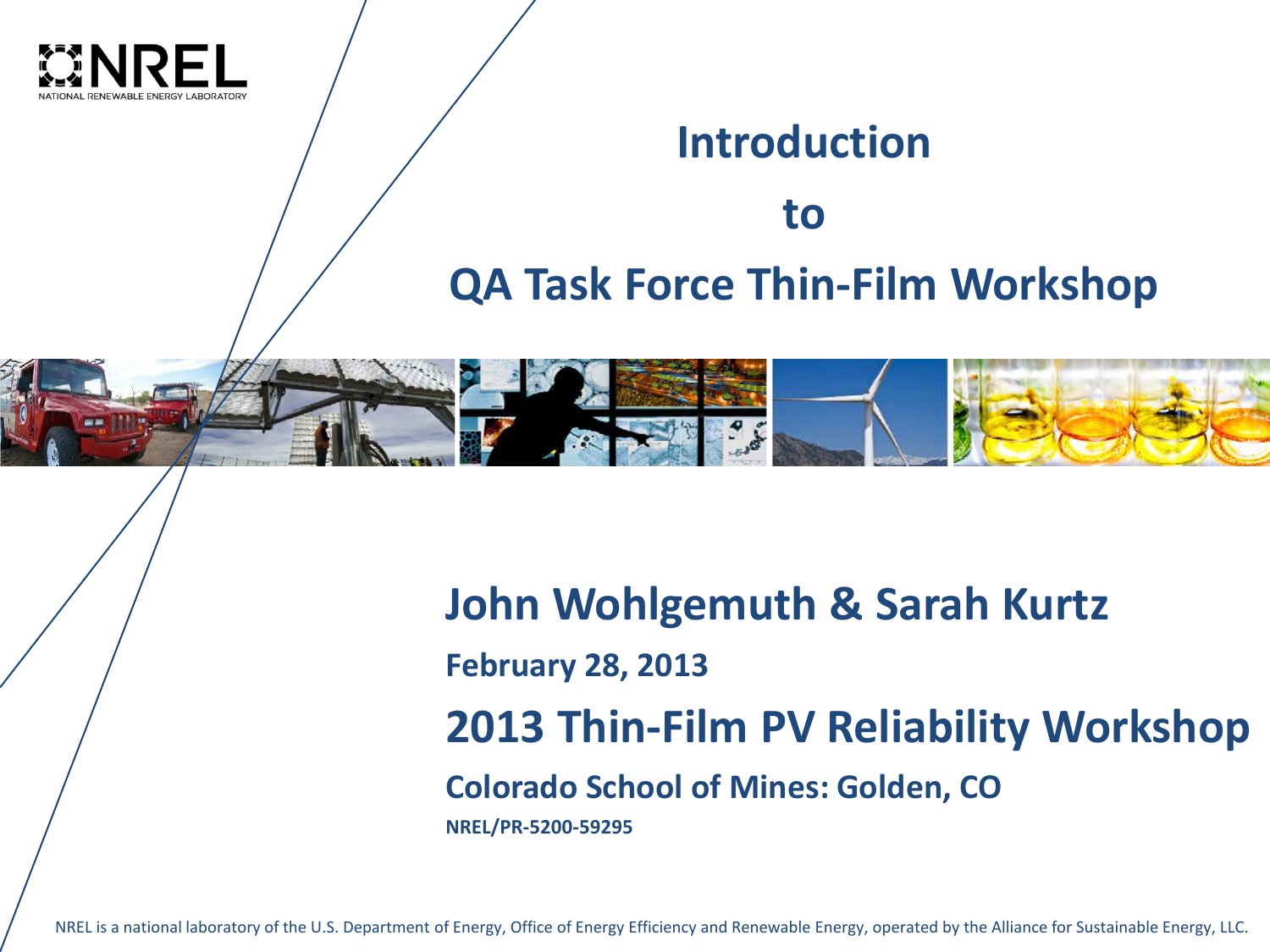# **Outline**

- **What is the International PV Module QA Task Force?**
- **Summary of the July, 2011 meeting in San Francisco**
- **Activities of QA Task Force**
- **Formation and charter of Group 8: Testing for Thin Film PV Modules**
- **Goal of the Workshop**
- **Agenda for the Workshop**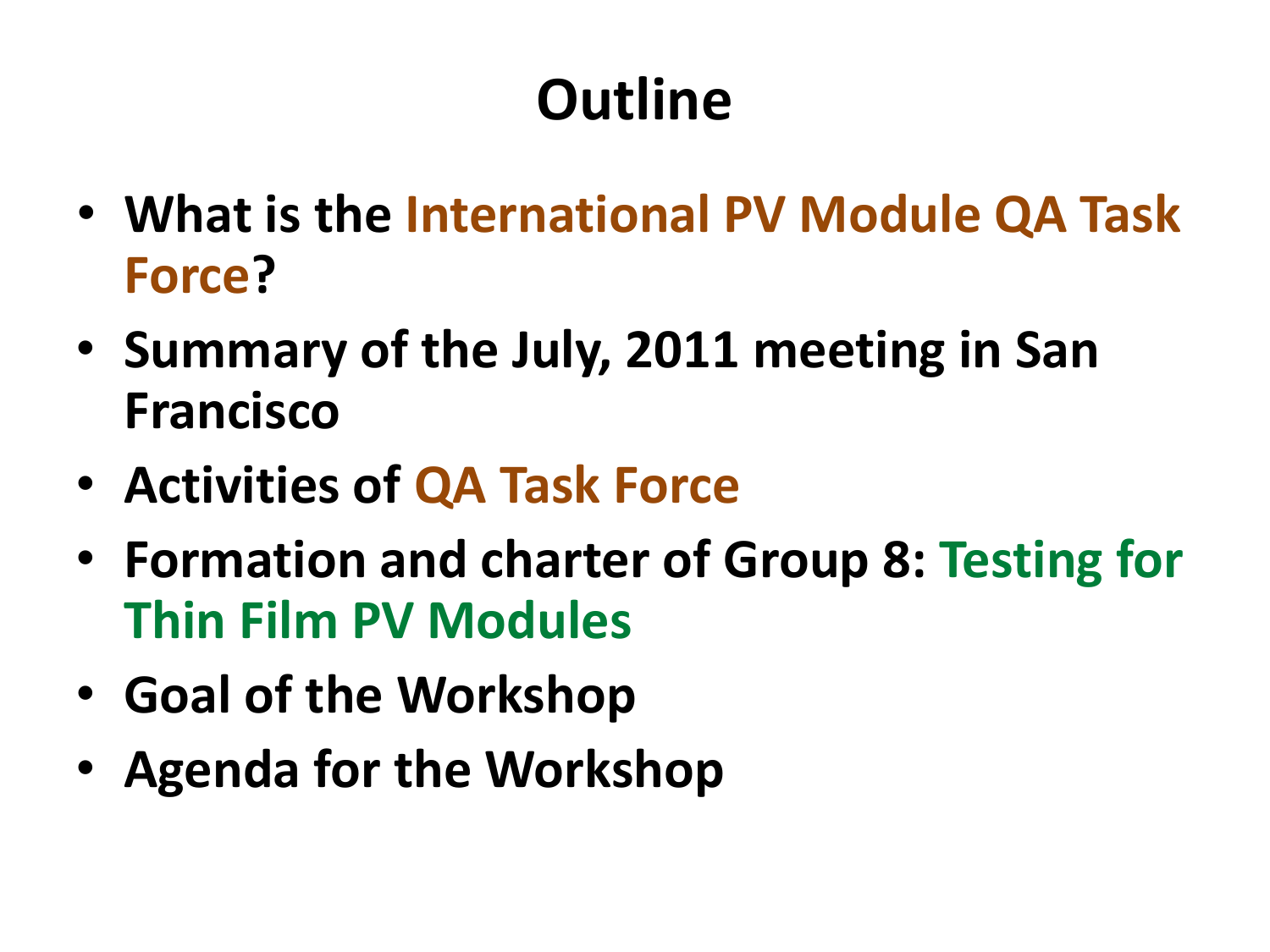### **International PV Module QA Task Force**

- **Effort to develop a PV module rating system that meets needs of all countries and customers – A Single Test Protocol**
- **Define concepts for creation of standards that allow stakeholders to quickly assess a module's ability to withstand regional stresses.**
- **Participation open to all who want to contribute to the effort.**
- **Program relies on research done by volunteers around the world.**
- **Effort is to guide world wide research to answer important questions related to testing that predicts outdoor performance of PV modules.**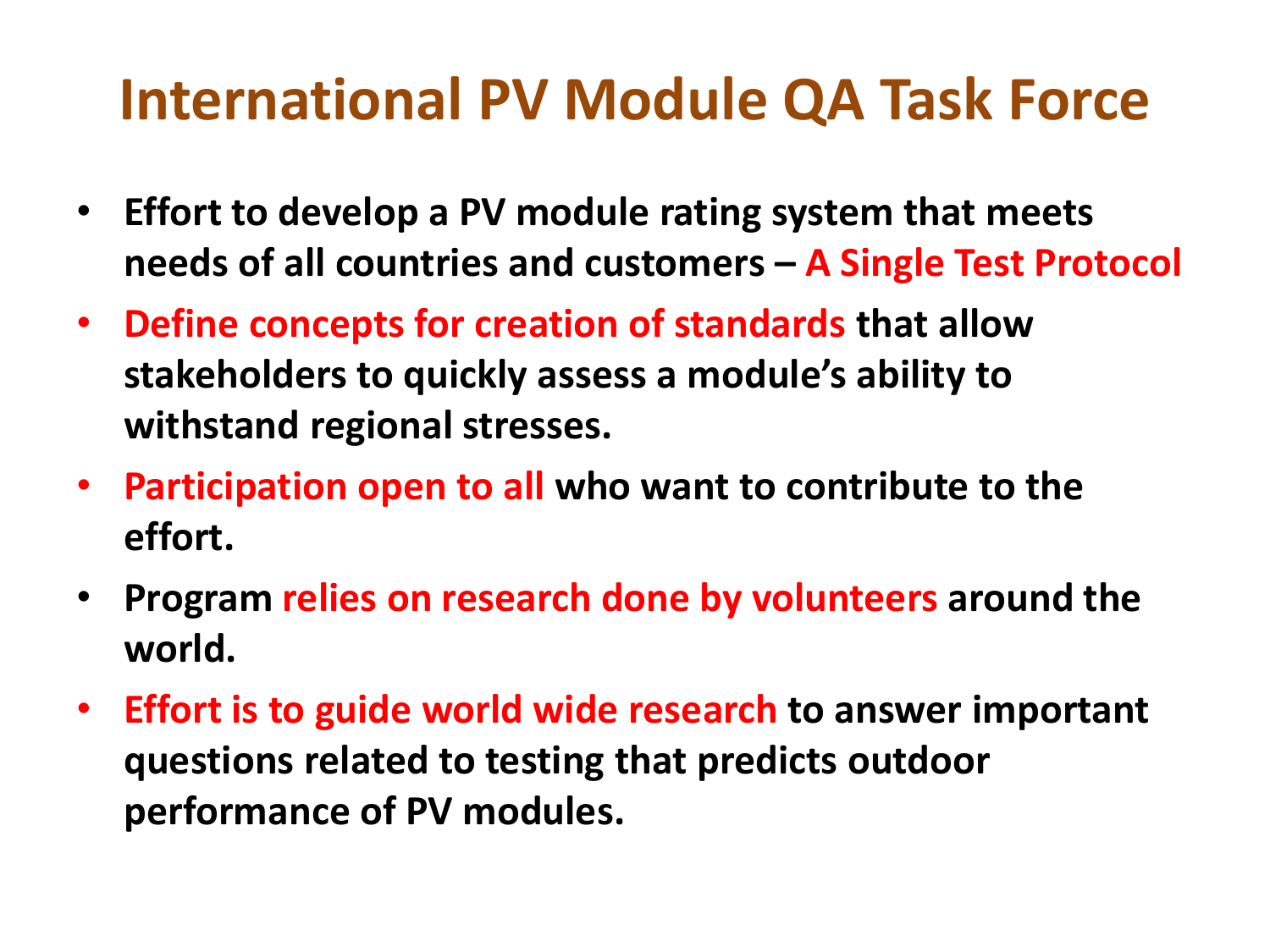### **International PV Module QA Forum**

- **Held in San Francisco, CA July, 2011.**
- **Approximately 150 people from around world participated.**
- **Established the International PV Module QA Task Force.**
- **Defined goals of the QA Task Force**
- **Prioritized field failure modes observed for crystalline silicon modules**
- **Established 6 Task Groups, 4 of which were specifically chartered with addressing the prioritized failure modes.**
- **Provided for future creation of additional Groups.**
- **Established a Steering Committee and Team Leaders for each Task Group.**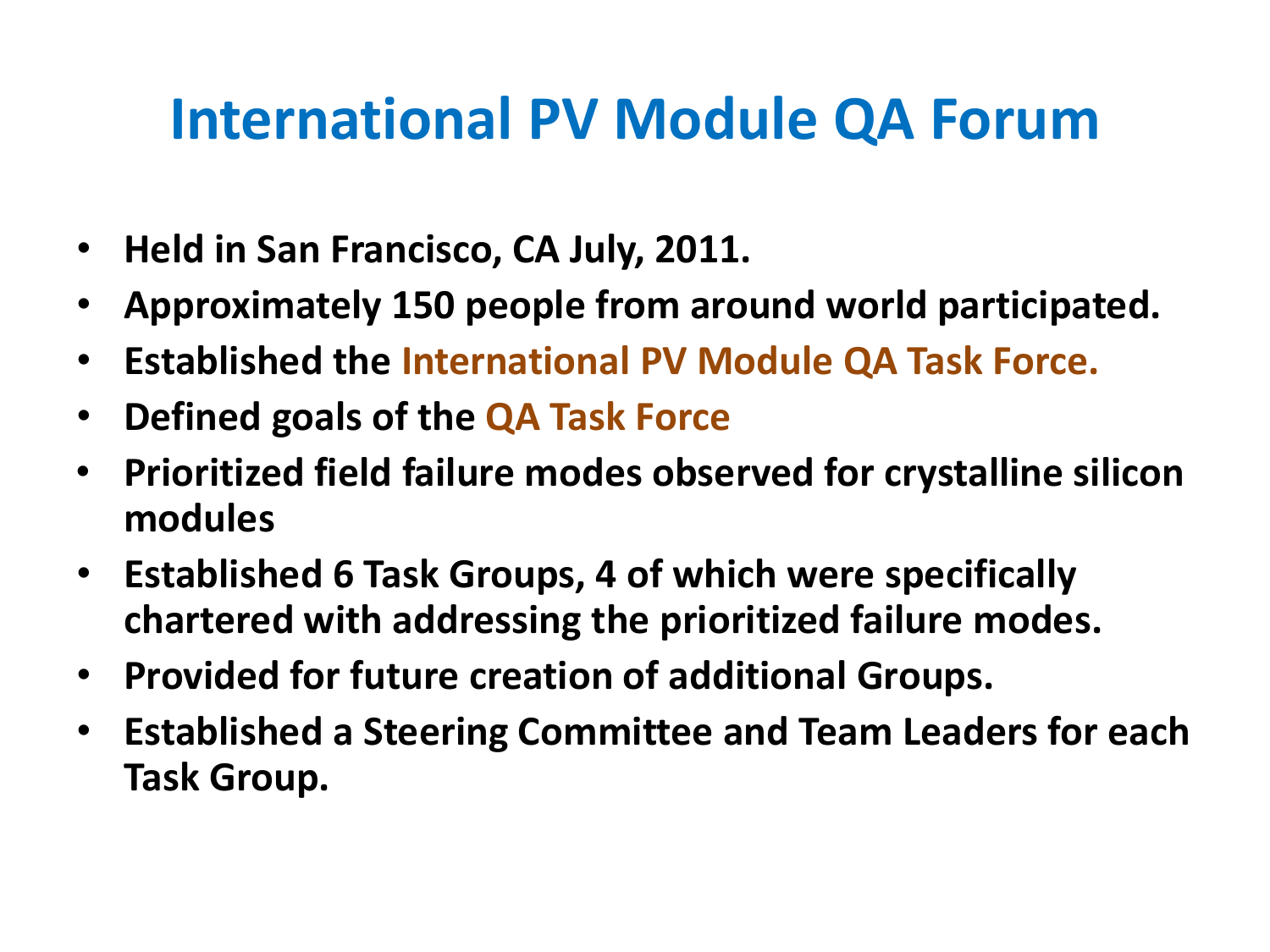#### **Goals of International PV Module QA Task Force**

- *1. To develop a QA rating system that provides comparative information about the relative durability of PV modules to a variety of stresses as a useful tool to PV customers and as a starting point for improving the accuracy of quantitative PV lifetime predictions.*
	- 1) Compare module designs
	- 2) Provide a basis for manufacturers' warranties
	- 3) Provide investors with confidence in their investments
	- 4) Provide data for setting insurance rates
- **2. Create a guideline for factory inspections of the QA system used during manufacturing.**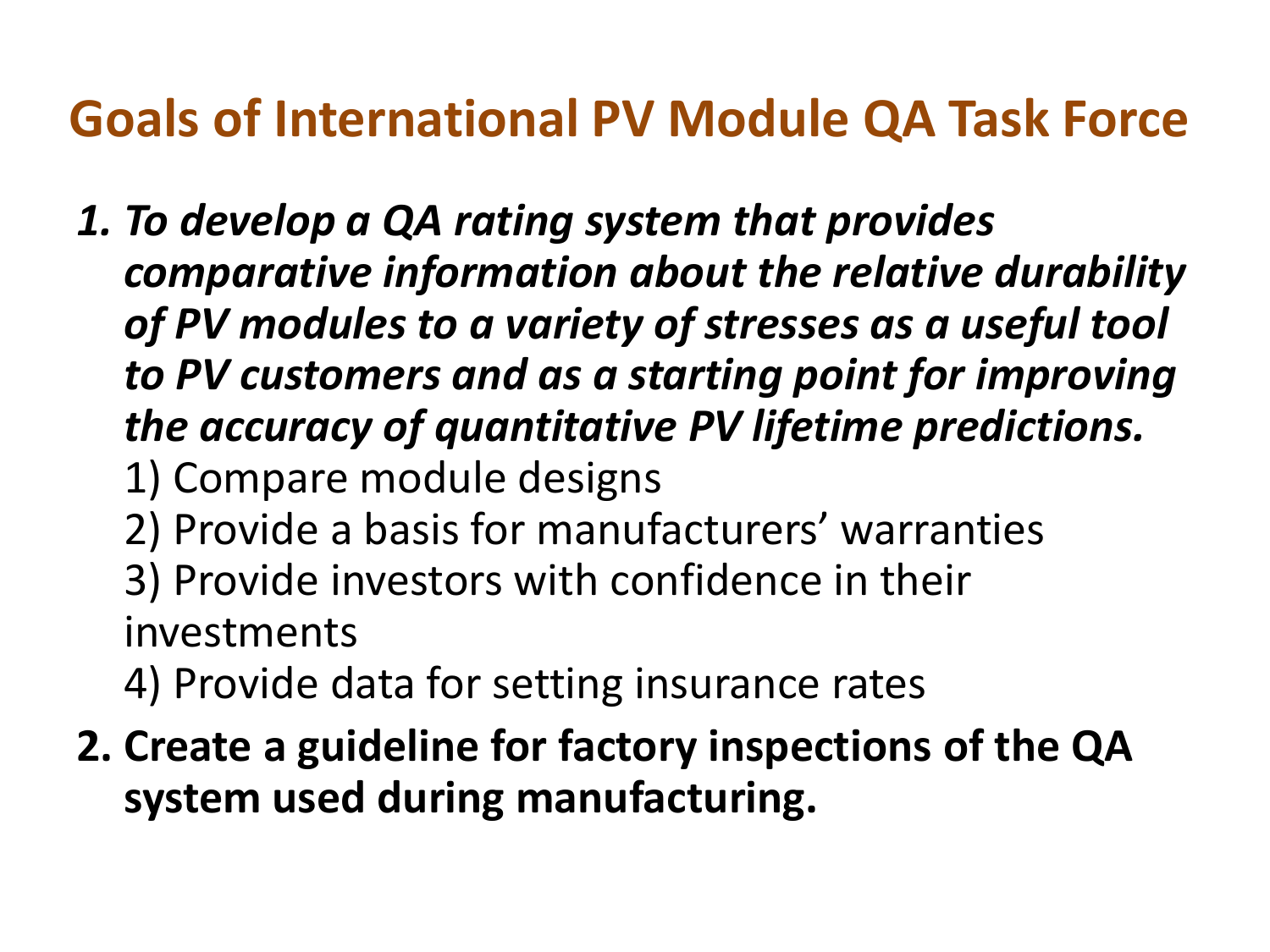#### **QA Task Force Teams Created at QA Forum**

- **Task Group 1**: Guideline for Manufacturing **Consistency**
- **Task Group 2**: Thermal and mechanical fatigue including vibration
- **Task Group 3**: Humidity, temperature, and voltage
- **Task Group 4**: Diodes, shading and reverse bias
- **Task Group 5**: UV, temperature and humidity
- **Task Group 6**: Communication of PV QA ratings to the community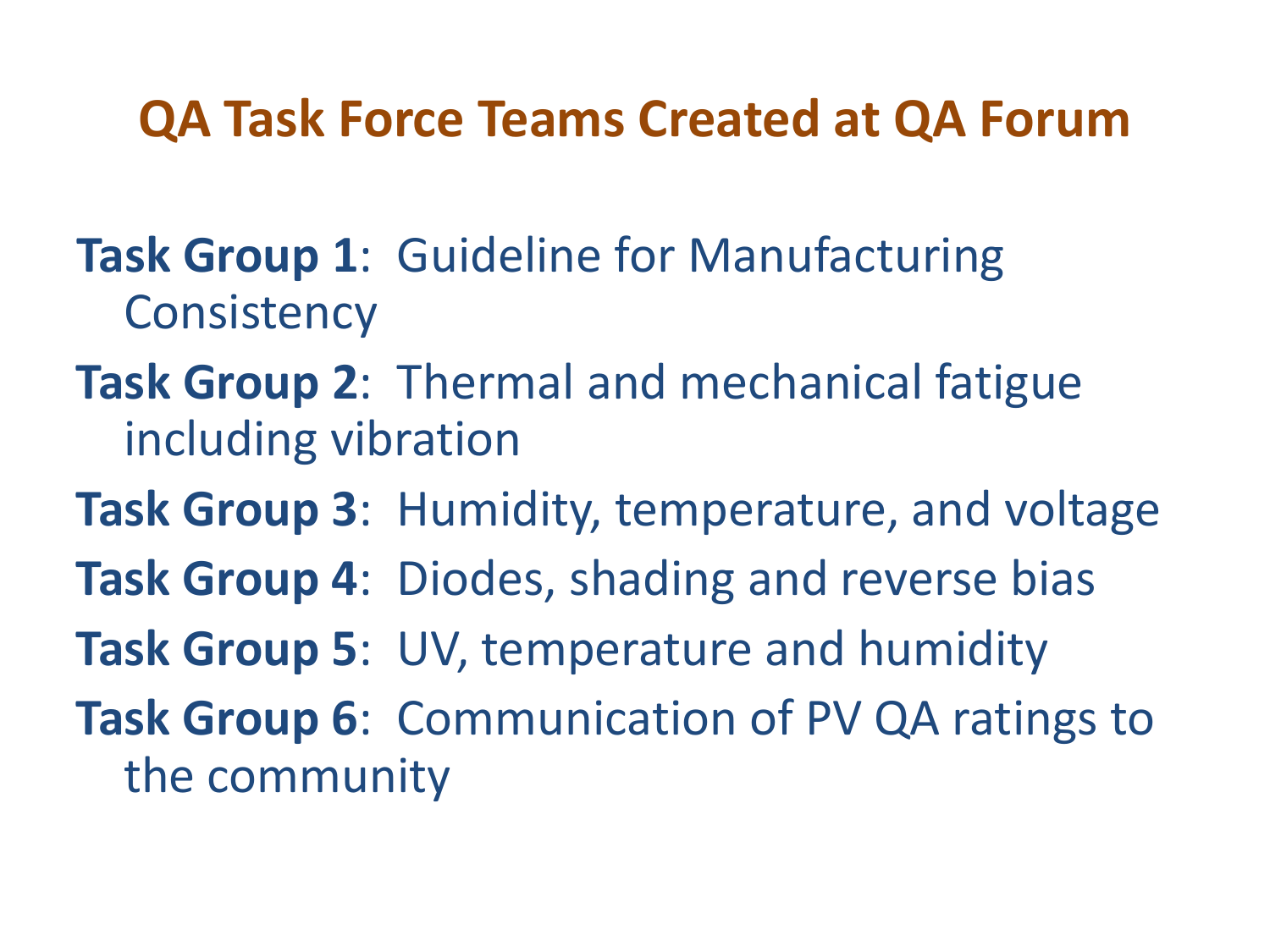#### **QA Task Force Teams Created since July, 2011**

**Task Group 7:** Wind and Snow Loading **Task Group 8: Thin Film PV Task Group 9:** CPV

**We are here to discuss Task Group 8: Testing of Thin Film PV Modules**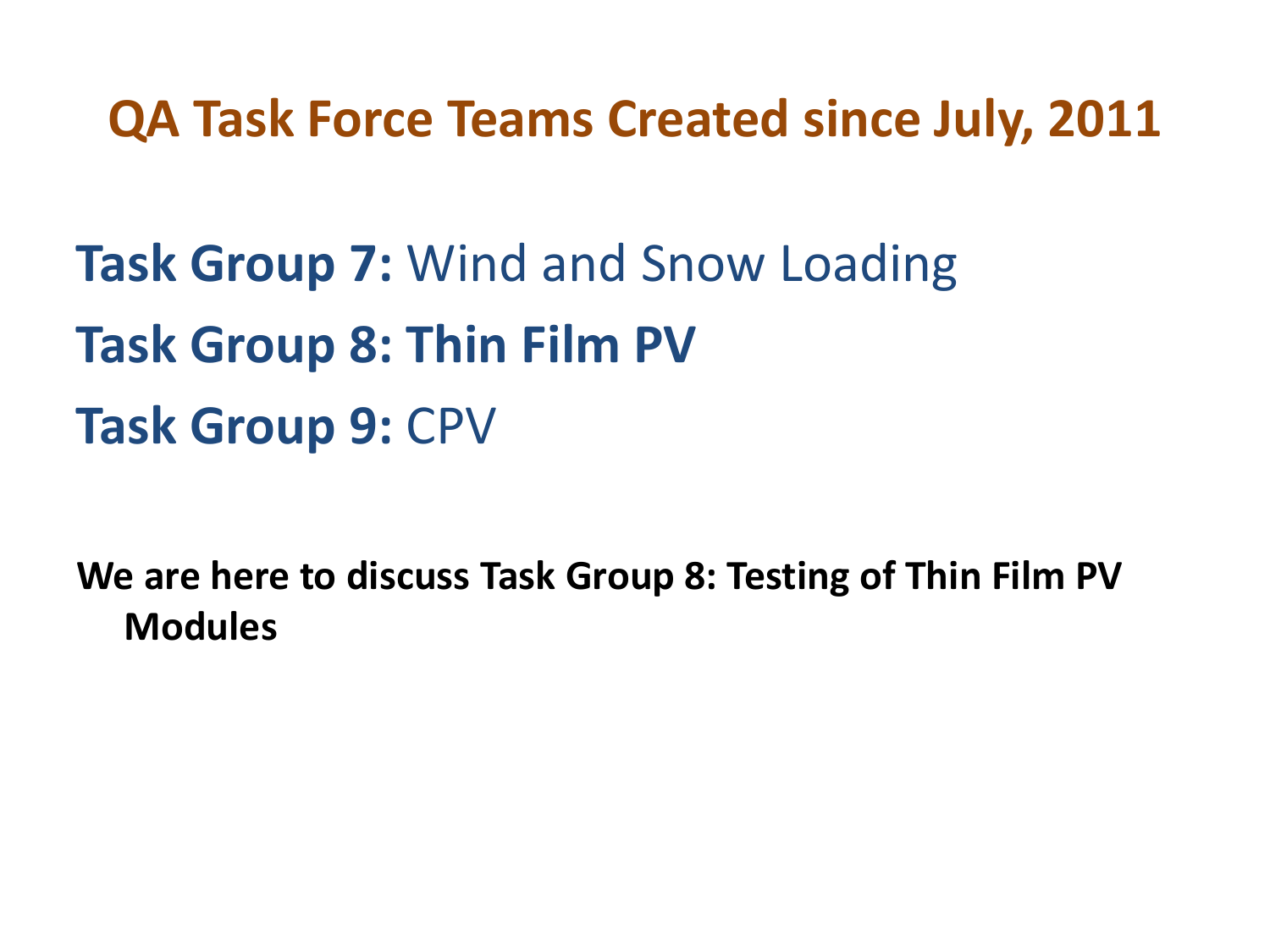## **Activities of Task Group 1**

- **Group 1 is writing the PV specific requirements for ISO9001.** 
	- **Thin film module manufacturers have been participating**
	- **Expect major portion to be technology neutral.**
	- **May have to add specific sections on each technology**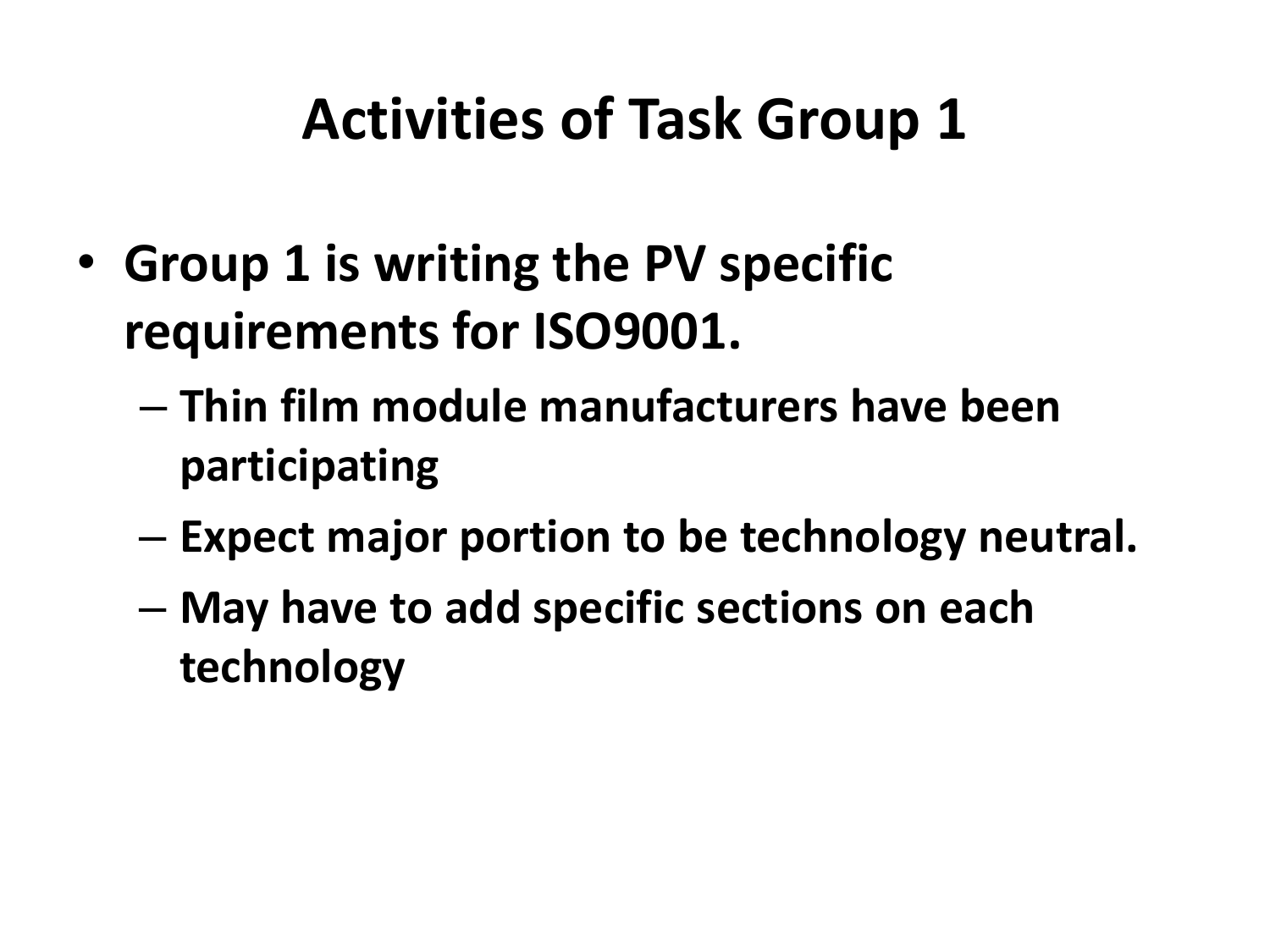# **Activities of Task Groups 2 to 5**

- **Groups were chartered to look at specific failure modes.**
- **Evaluating field results**
- **Defining accelerated stress tests that cause same failures as seen in field.**
- **Using experiments and modeling to estimate the meaning of the accelerated tests.**
- **Each group is to propose a test or test sequence that can be used as a tool to compare the lifetime of different module types for those specific failure modes.**
- **Each group will provide an update at this workshop.**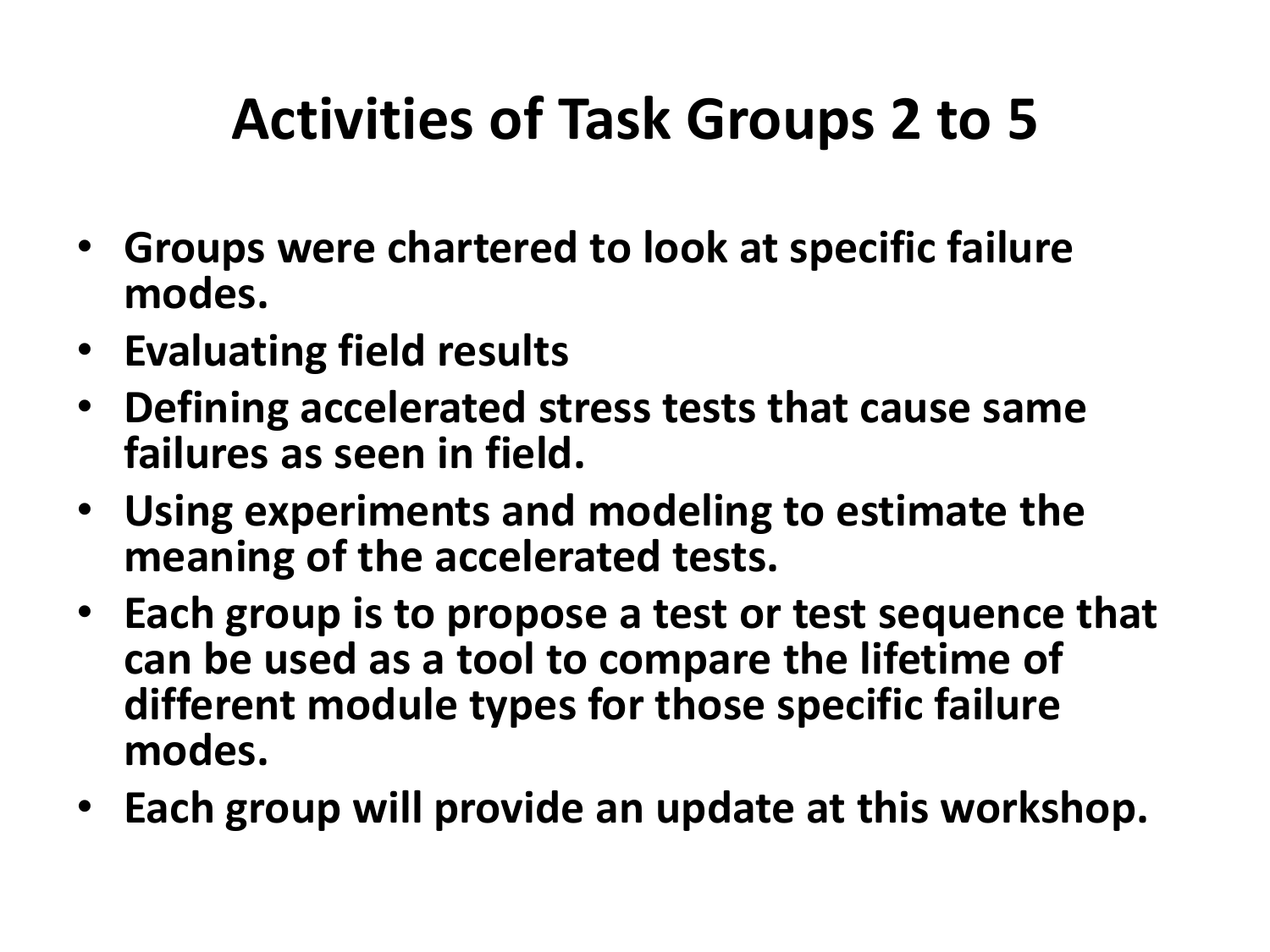#### **Activities of Task Group 6 and Steering Committee**

- **How should the test system be organized?**
- **How should the results be communicated?**
- **Comparative tests versus Qualification Tests**
- **Don't know enough yet to define service life prediction tests.**

|                              | <b>Qualification</b> | Comparative           | <b>Lifetime</b>       |
|------------------------------|----------------------|-----------------------|-----------------------|
| Purpose                      | Minimum design       | Comparison of         | Substantiation of     |
|                              | requirement          | products              | warranty              |
| Quantification?              | Pass/fail            | Relative              | Absolute              |
| <b>Mechanisms</b><br>studied | Infant mortality     | Wear out              | Wear out              |
| Climate or<br>application    | No differentiation   | <b>Differentiated</b> | <b>Differentiated</b> |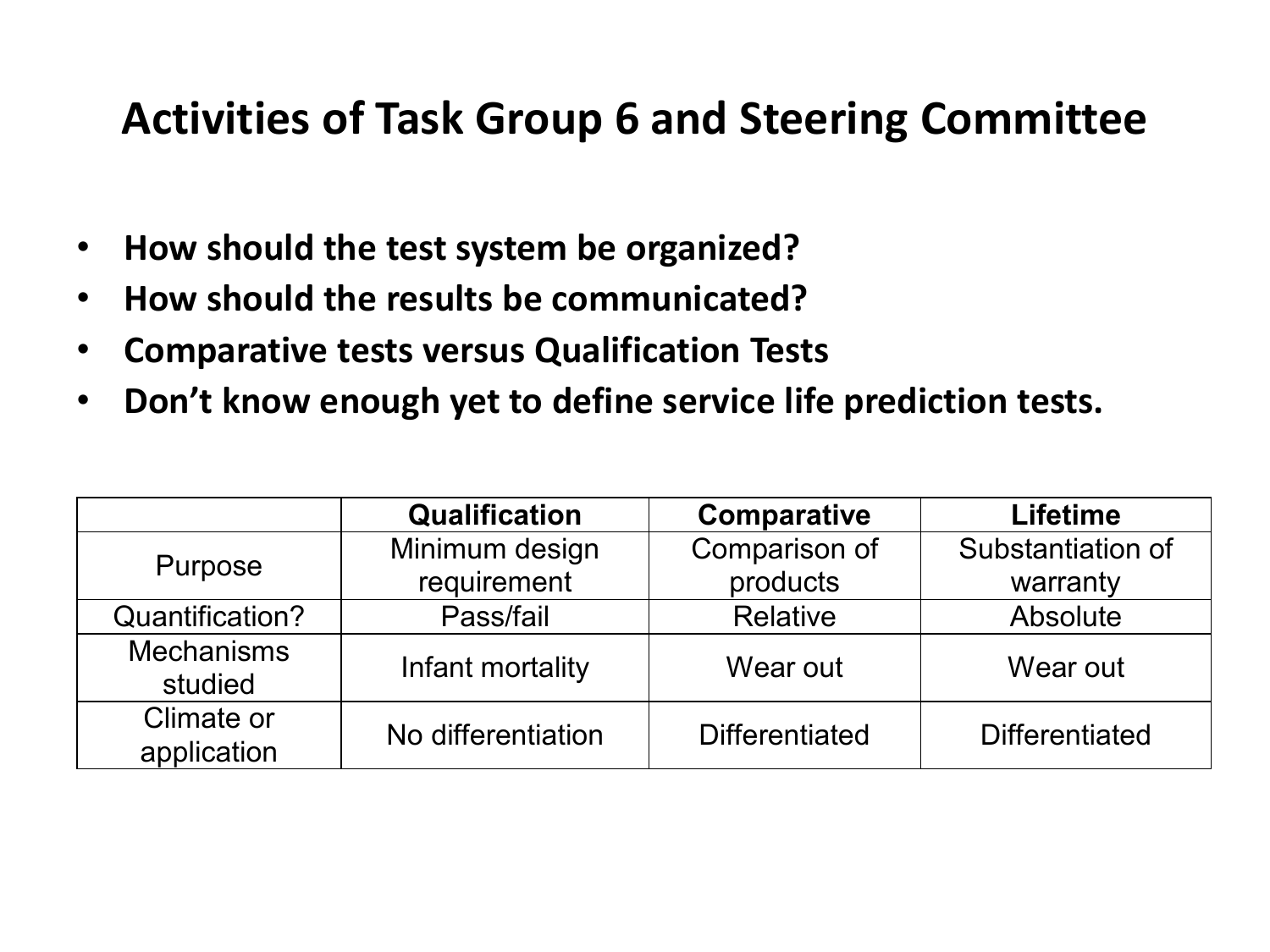#### **New Work Item submitted to IEC**

- **COMPARATIVE TESTING OF PV MODULES TO DIFFERENTIATE PERFORMANCE IN MULTIPLE CLIMATES AND APPLICATIONS**
- **Not technology specific**

| Label \ Stress                             | Humidity                         | High<br>Temperature              | <b>Thermal</b><br>cycling        | UV                               |
|--------------------------------------------|----------------------------------|----------------------------------|----------------------------------|----------------------------------|
| IEC 61215<br><b>or</b><br><b>IEC 61646</b> | IEC 61215 or<br><b>IEC 61646</b> | IEC 61215 or<br><b>IEC 61646</b> | IEC 61215 or<br><b>IEC 61646</b> | IEC 61215 or<br><b>IEC 61646</b> |
| Temperate                                  | IEC 61215 or<br><b>IEC 61646</b> | IEC 61215 or<br><b>IEC 61646</b> | $Part - 2$                       | $Part - 3$                       |
| <b>Desert</b>                              | IEC 61215 or<br><b>IEC 61646</b> | Part $-4$                        | Part $-2 & 4$                    | Part $-3 & 4$                    |
| <b>Tropical</b>                            | $Part - 5$                       | $Part - 4$                       | Part $- 2 & 4$                   | $Part - 3 & 5$                   |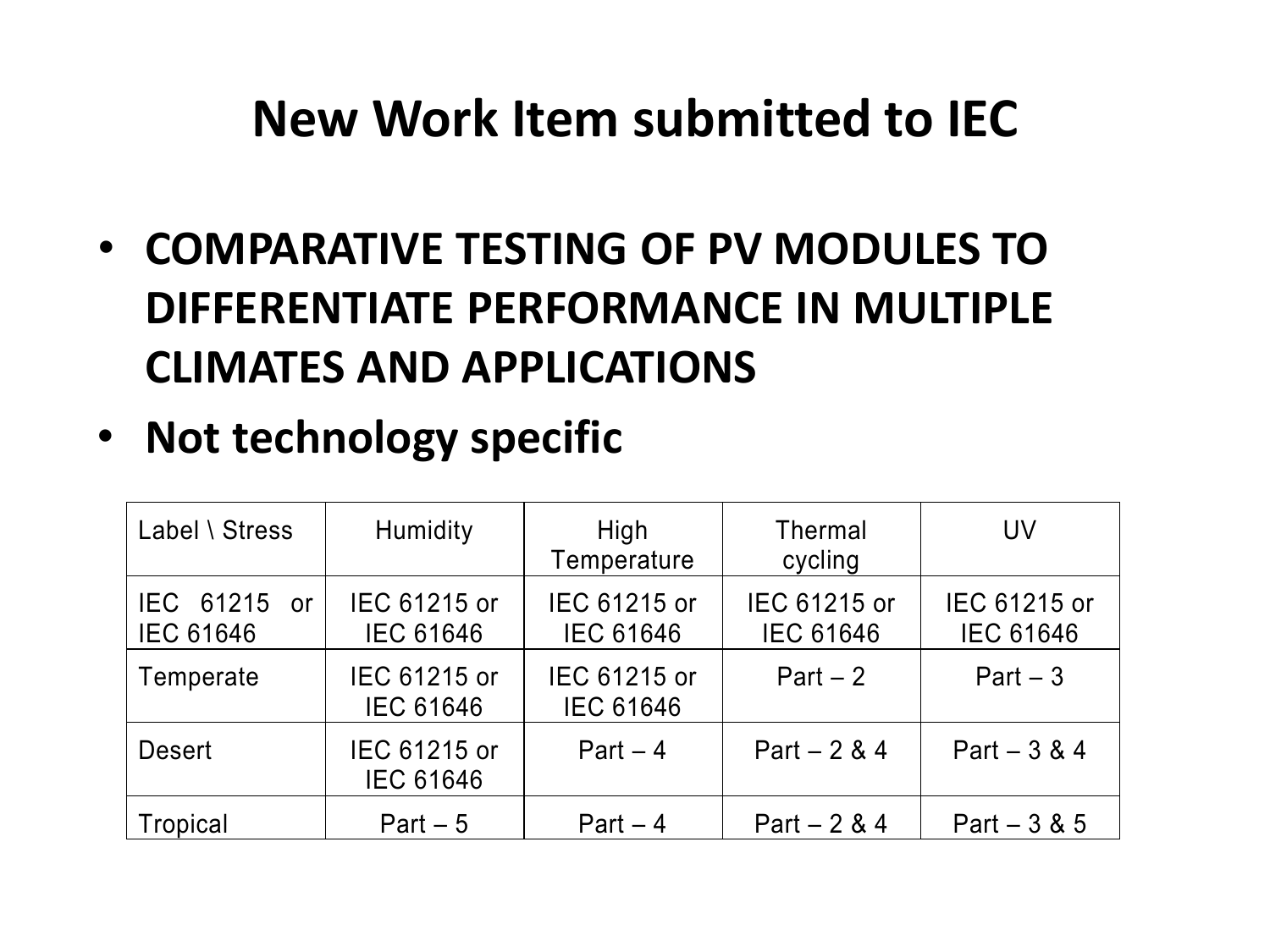#### **Group 8: Testing of Thin Film PV Modules**

- **To extend PV Module QA Task Force work to cover thin film PV modules.**
- **Identify and prioritize the field failure modes observed for thin film PV modules.**
- **From that prioritized list develop and/or define accelerated stress tests that cause the same failure modes as seen in the field.**
- **Use experiments and modeling to estimate the meaning of the accelerated stress tests.**
- **Then propose a test or test sequence that can be a useful tool to compare the lifetimes of different thin film module types for those specific failure modes.**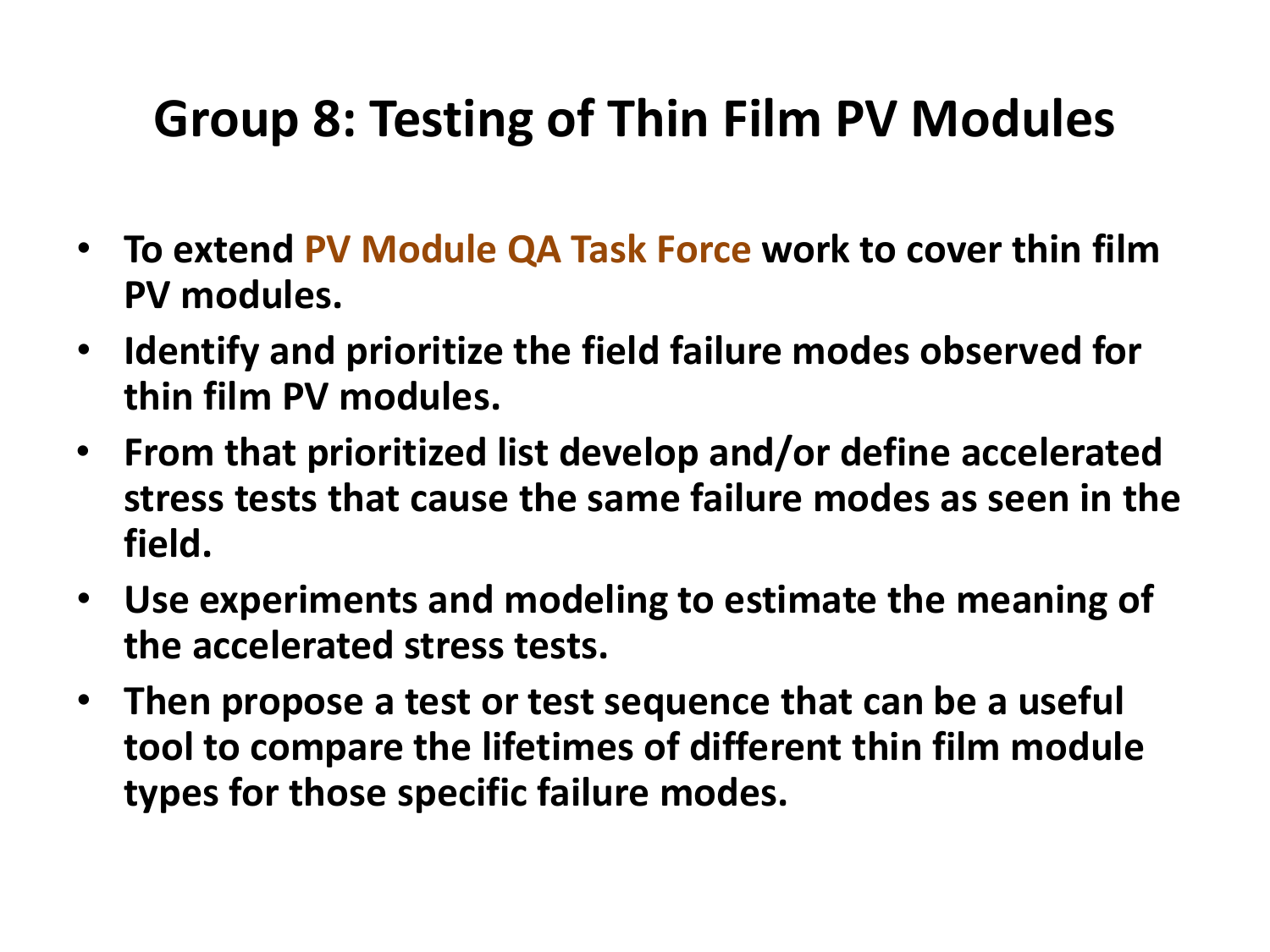# **Goal of this Workshop**

- **Prioritize the field failure modes observed for thin film PV modules.**
- **For each of those prioritized failure modes develop a plan for developing the relevant test or test sequence that can be used as a predictor of long term field performance for that specific failure mode.**
- **Options:**
	- **Create new subgroups to investigate specific failure modes**
	- **Work within an existing group (2 to 5 or 7) to make any modifications necessary to extend the work to thin film modules.**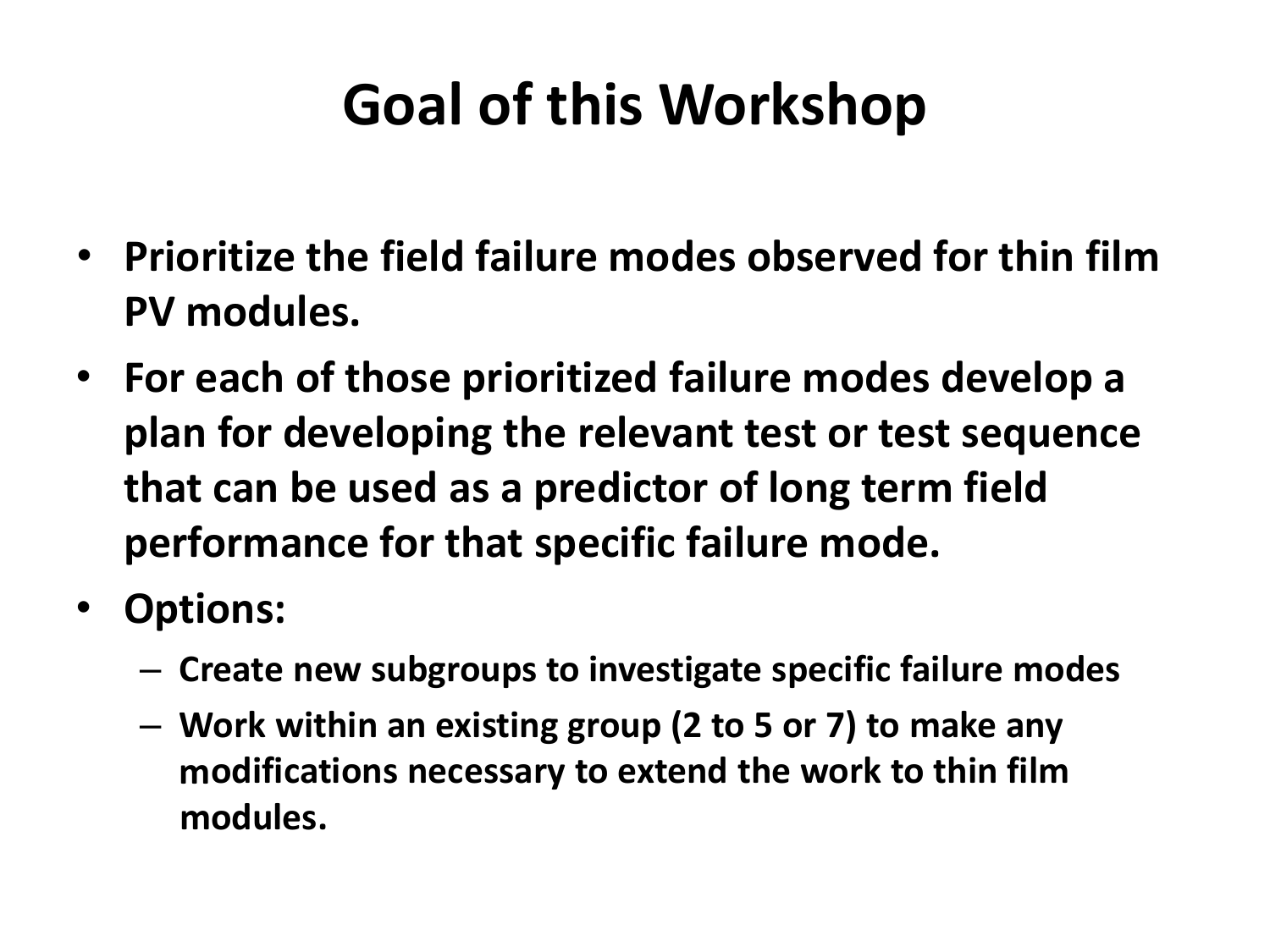# **Agenda for the Workshop - Thursday**

- **Reports of Task Groups 2 to 5**
	- **Summary of their activities**
	- **Applicability to thin film PV modules**
	- **Discussion on which may be useful for Group 8**
- **Field Experience with thin film modules and packaging materials**
	- **Experience from different locations**
	- **Experience from different viewpoints**
	- **Chance for all of us to share our field experiences with thin film modules**
- **Accelerated Stress Testing applied to thin films**
	- **What tests cause thin film modules and packaging materials to fail**
	- **Special care that must be taken to get meaningful results when testing various thin film technologies**
	- **Discussion about what accelerated stress tests are likely to be useful when testing thin film PV modules**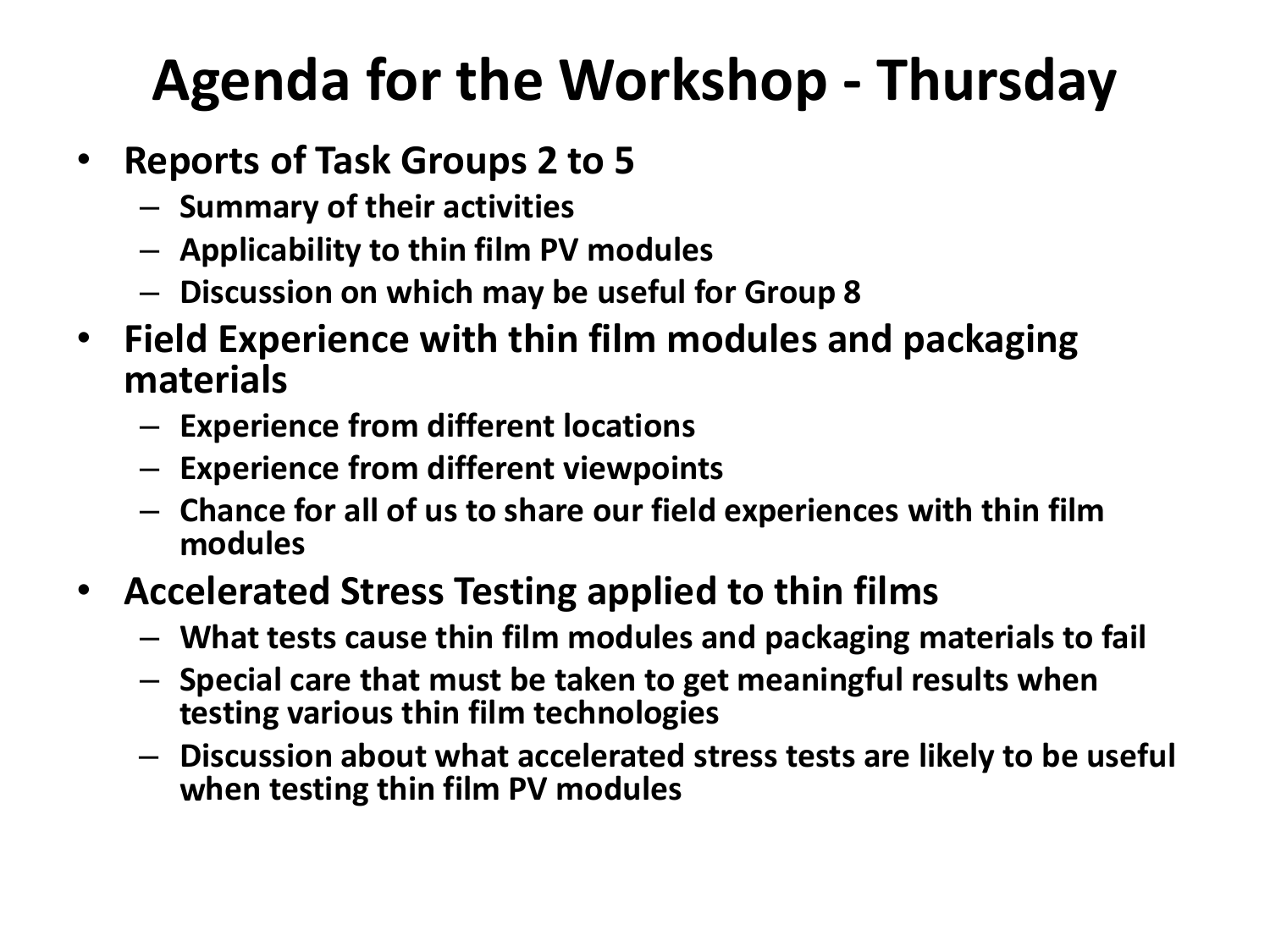## **Agenda for the Workshop - Friday**

- **Breakout Session 1** 
	- **Prioritize field failure modes for thin film PV modules**
	- **Pick top 4 to 6 failure modes we want to address**
- **Breakout Session 2**
	- **For each of the failure modes selected in Session 1, decide the best way to move forward to identify the appropriate accelerated stress test or test sequence for predicting long term field performance.**